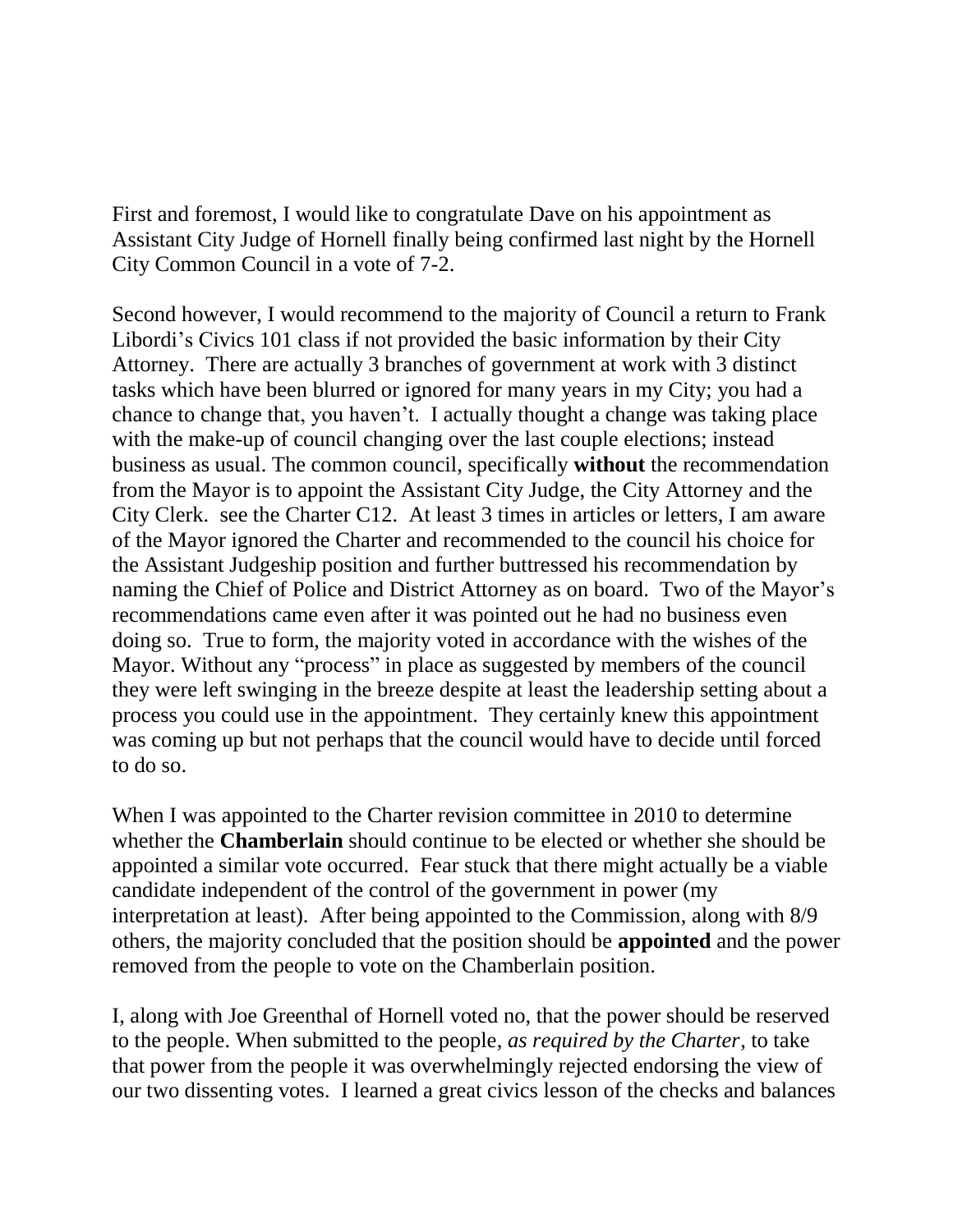of a government by the people, for the people. The people were in fact able to elect on their own a competent person after all. I will never be convinced that my position in opposition to the Mayor's convictions on the Chamberlain didn't cause me to be a notch down in this selection process.

Perhaps the Council could bring forth a second Charter commission study to take from the common council the right to appoint the 3 positions they haven't been using it anyway. This would then bring the Charter in line with what actually is happening at the common council. Elections by the people might be novel as well.

City Charter section 20 requires the appointment of *an at the time of the appointment* "resident elector". The definition of the term apparently lost on the newly appointed City Attorney Joe Pelych who might be incapable of interpreting or simply refused to define the term for the council. As advisor to the council, his indifference to properly instruct them of the definition of the term leaves me wondering about his ability to avoid laughing at the Charter in the future.

When reaching the resolution portion of the meeting, the Council immediately voted for an executive session to discuss a "personnel issue" about a position clearly NOT about an employee of the City. Wherein the Open Meetings law is run over in favor of an "Executive Session" to discuss a personnel issue about a person who, by all accounts is NOT an employee of the City. Make no mistake about the adjournment, when asked from the gallery of the public in attendance why they were adjourning, it was for a "personnel issue".

Upon return from Executive Session, a motion was made to the resolution to appoint Dave as Assistant City Judge to correct his address from 11 Rural Ave to 238 Main Street. The resolution was voted on and approved 7-2 with the dissenting voters Dan McManus and Jeff Brown.

The biggest laugh (literally) of the night came at the expense of the Charter, the very document that created Hornell and which is the very foundation of Hornell government. Next, the Mayor ignored the Charter yet again, recommended the reappointment of Joe Pelych as City Attorney. This is the second position he is specifically excluded from making recommendations on. Chambers erupted with hearty laugher by a lot of people inside the circle led by the Mayor and soon to be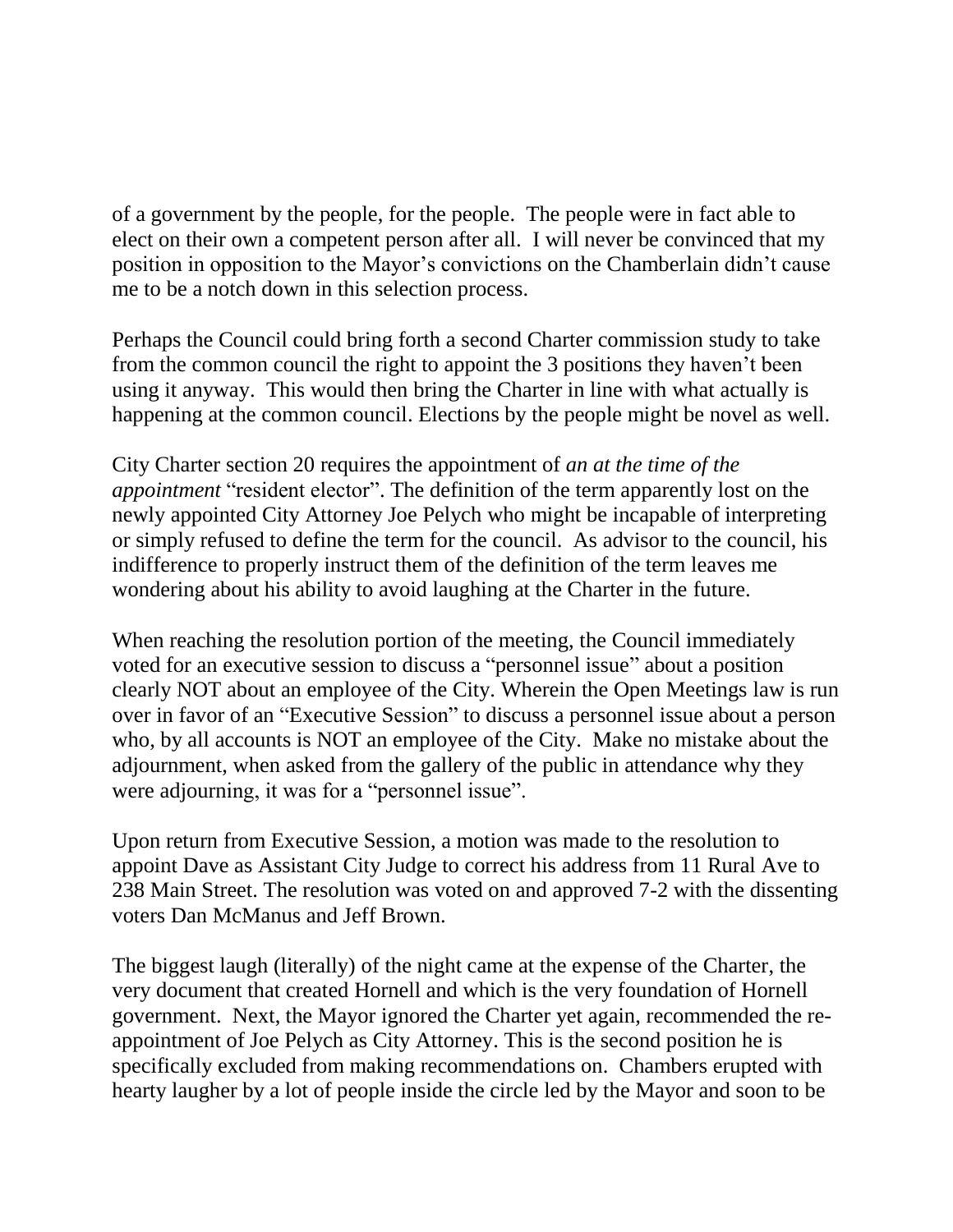"common council appointed" Joe Pelych who was set for his 28th+ year of continuous service; have we not had enough? The accolades of his wonderful performance in City functions over the last years then followed. I don't believe any local attorney was notified that his appointment was up or that anyone else would be considered for the appointment. This was then followed closely by the third "out of bounds" recommendation to appoint Barb Parrot the City Clerk, who by all accounts does a very fine job. This third recommendation of Barb completed the trifecta of the **only** three positions forbidden by the Charter to allow Mayoral recommendations. There are a number of other persons expressly written into the Charter where the Mayor recommends to the council, these are the only 3 he can not.

In the end, I think it better to not have been appointed to the position in the haphazard rushed process. I was fully aware the hand out was already in but couldn't watch it roll by me. I should have known better when asked in my interview whether my time commitment to my family would interfere with my ability to show up about once a month and do some arraignments here and there while collecting some \$35,000+ in salary. Who wouldn't like such a great paying job I heard had been handed out some 6-9 months ago? Honestly, I will be much happier to have your vote in an open election when the next election position of City Judge becomes vacant, a position voted by the people for the people not chosen for you by the Mayor. So this is not lost in a "first to raise their hand" process again; Yes, I am announcing my intention to run for the next elected Judge position available.

I close with a quote I didn't get to share with the council but one that they had heard before. The Mayor himself used this in his last State of City address in 2013:

## **"I believe that a man should be proud of the City in which he lives. And that he should so live, that his City will be proud that he lives in it" – Abraham Lincoln**

At this time, I am not sure how I feel about my city government but the people in it I will continue to privately serve with honor and respect in their time of need. I